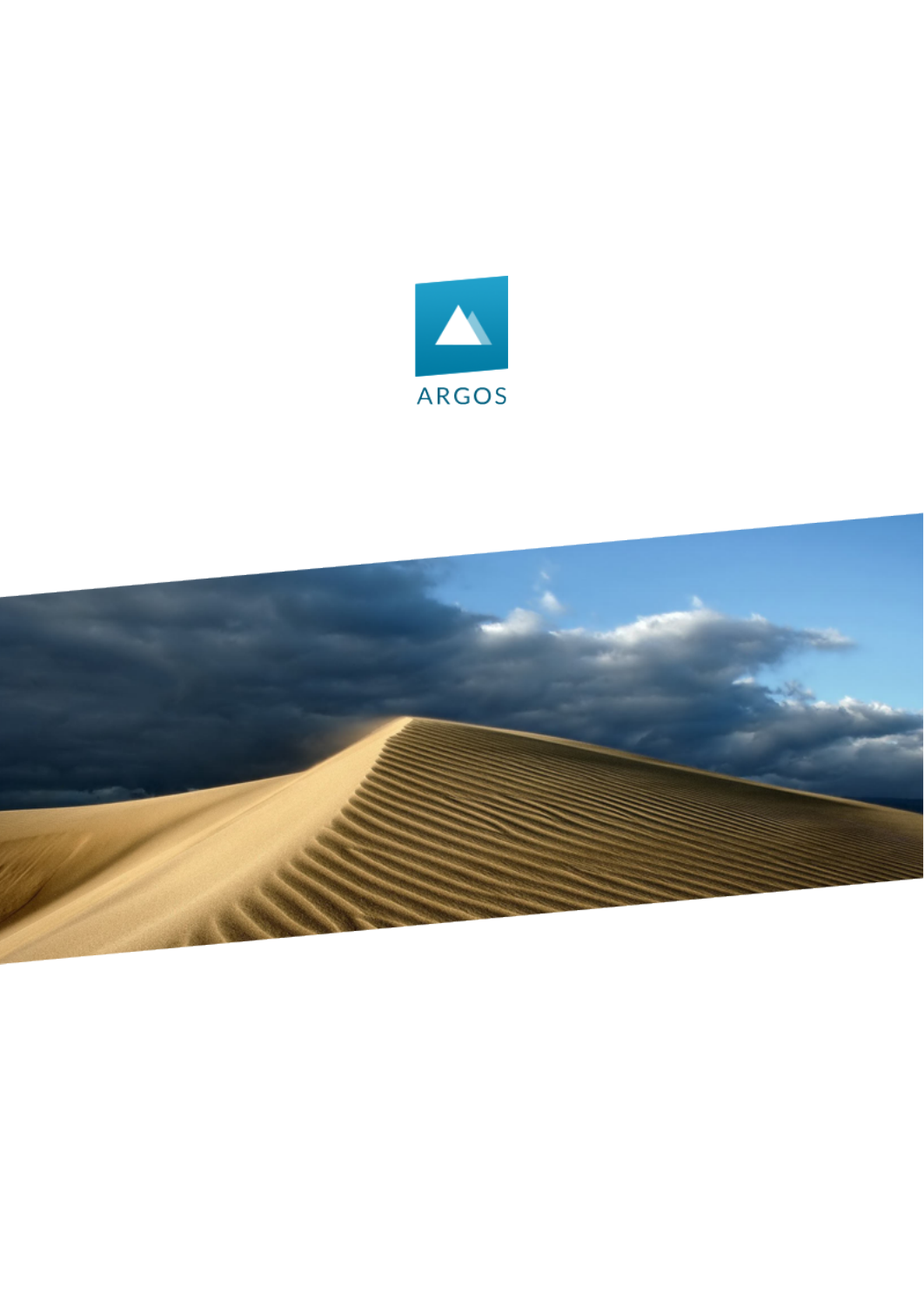# Workflow management for credit assessment made easy

ARGOS is a collaborative workflow management system, which allows organisations to assure governance, risk, and compliance in their credit assessment processes. The system fits in with the daily practice of organisational procedures seamlessly, enabling an intuitive feel.

From application to disbursement, from intake to credit allocation: every colleague in your organisation will be sure to work toward the end-goal in a predefined and structured way. This platform offers all employees and bank officers the possibility to follow the credit underwriting procedures in an efficient and easy way.

#### The problem we are addressing

Argos is a system that is mainly designed for smaller banks and microfinance institutions (MFIs). From our experience, we have seen that especially in this sector the assessment of credit risk and loan applications is difficult:

- Lack of solid financial data;
- Lack of steady income and collateral;
- High overhead costs relative to loan size;
- Lack of data mining tools and capabilities for automated credit risk assessment;
- Existing procedures and regulatory requirements are implemented poorly in the daily work practice of the loan officers;
- Limited recording of actions taken, documents viewed, information processed, and decisions made, and favouritism in the credit granting process.

These difficulties are linked to manual processing of loan applications and weak operational and risk policies and will keep financial institutes from meeting the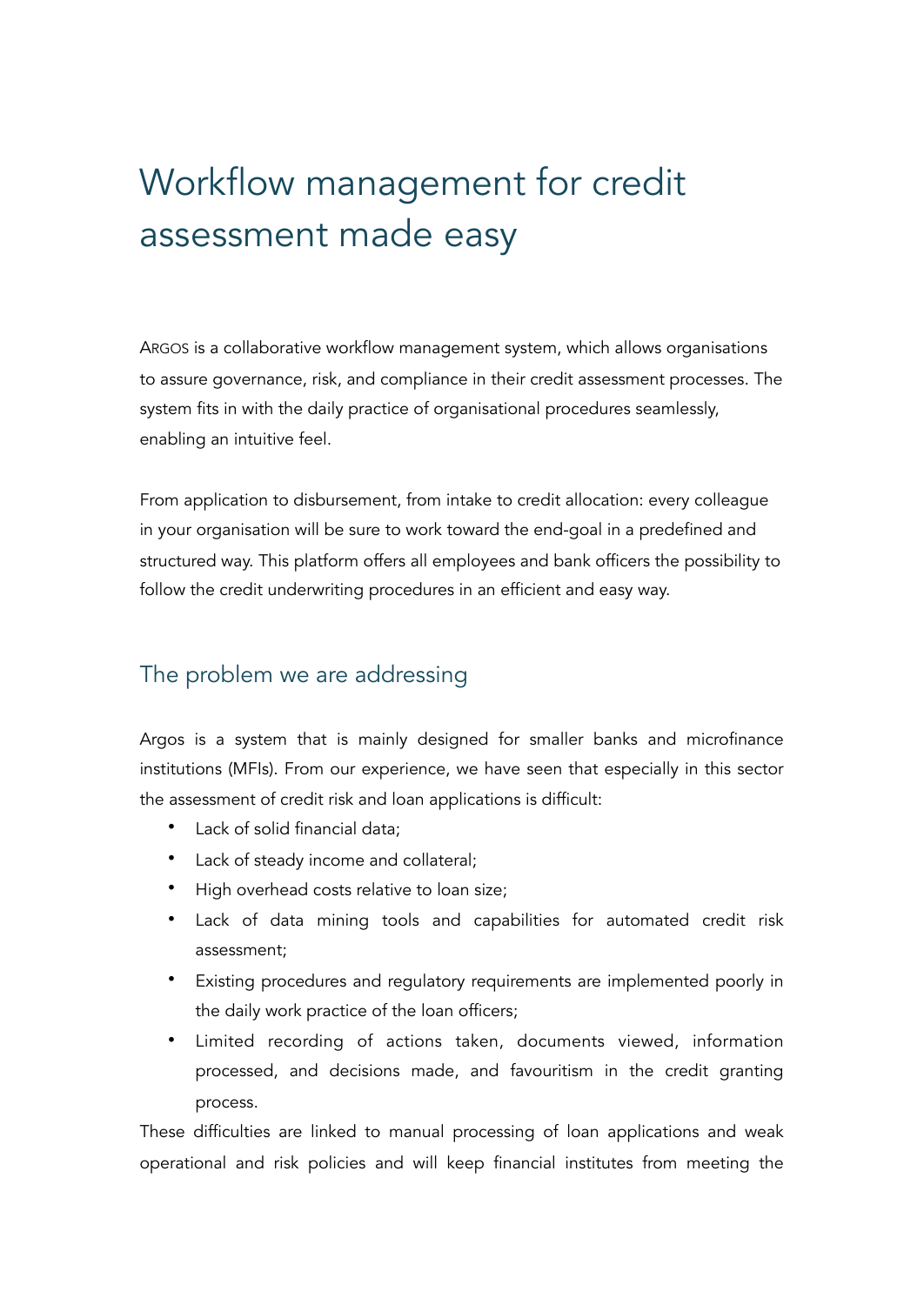regulatory requirements and realising profitability and efficiency targets for their loan portfolios. Argos is here to bring about a change.

## Our solution philosophy

Argos is designed to be a web and mobile-based tool that works as a collaborative platform everyone in banking will be familiar with, moreover the Argos system is simple, intuitive, and low-cost. Through the flexible, scalable and modular nature of the system (use what you need), it perfectly fits any small and medium sized bank or microfinance institution. In spite of its simplicity, the system meets the requirements of all banking regulations by being Basel ICAAP compliant, and adapted to the banks specific policies and processes. All in all, Argos is a workflow management system for credit assessment that focuses on a high results to costs impact, by reducing processing costs, improving risk analytics, and optimising revenues through risk-based pricing.

# The Argos system

Argos focuses on the credit underwriting process and credit analytics, the disbursement process, the collections process and the credit risk management process. The system connects the new business officer (NBO) with the bank's database and data analytical system via the Internet. This allows the NBO to prepare in real time a loan application file, score the credit risk and propose an appropriate financing. This score defines the client's risk rating, the product price and will produce the documentation of the transaction. Argos is a simple and transparent system that is workflow based and allows full audit of all steps of the process and decision. Additionally, the system allows the bank to meet the Basel ICAAP requirements. Argos provides the following features:



*Tailored to your workflow*. We respect your own workflow models, and adjust the Argos system to improve and support your current workflow.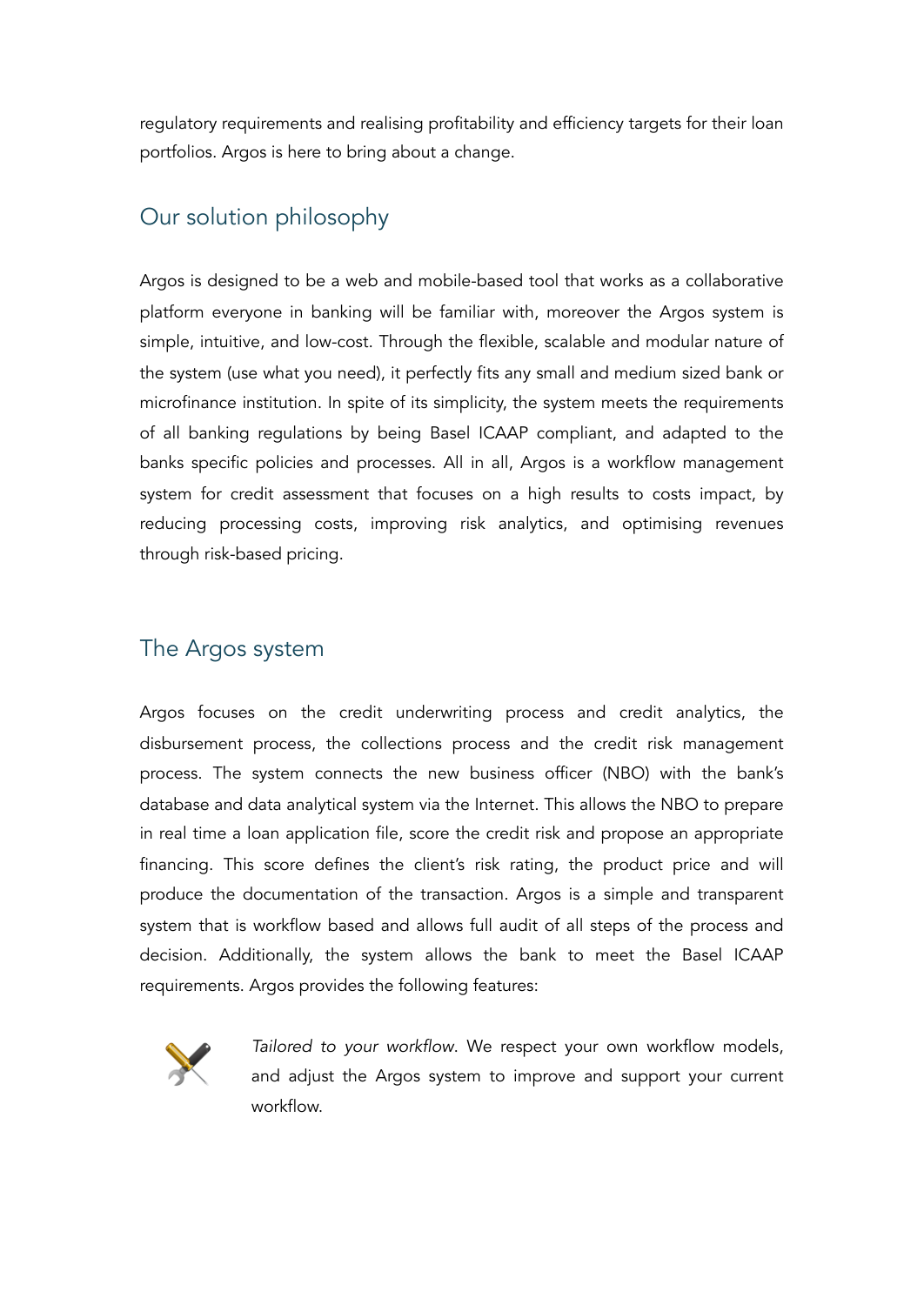

*Easy to master and easy to integrate*. Although the system consists of a powerful back-end, the front-end for the user is as simple as a mobile and web-based tool. So there is no need to install new software packages.



*Regulatory compliance*. The system is designed for compliance to all official financial policies and regulations. The workflow architecture is built to automatically take the necessary steps to comply with relevant laws and regulations, including the Sarbanes-Oxley act and the Basel ICAAP.



*Open source software*. The use of open source software in the Argos system enables us to reduce costs and limit dependencies, making the software more flexible.



*Risk analytics*. Adapted risk analytics from simple to complex, operated on a data centric technical processing platform in shared remote hosting environment.

Additionally, Argos provides the following benefits:



*Information security*. We are proud of the fact that our organisation holds the ISO/IEC 27001, 9001 and 14001 certifications, which supports our professional approach and execution.



*Fast implementation*. We guarantee we can implement the Argos workflow management system within three to four weeks.



*Affinity with the industry*. Although we are an IT company, we are specialized in the financial and MFI sector; our IT engineers speak the same language.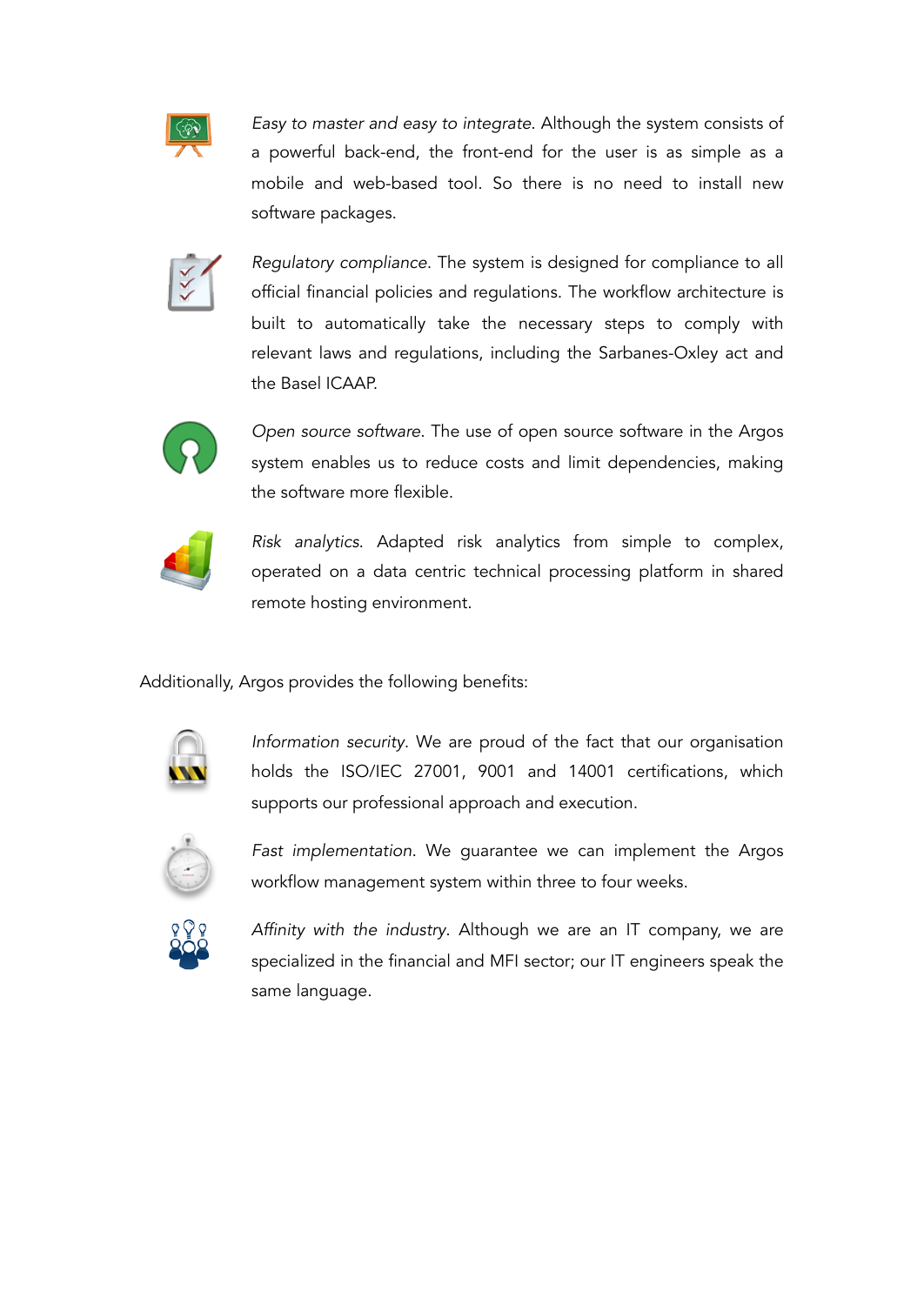# Some examples of current Argos implementations



Finca microfinance in the Democratic Republic of Congo for processes and workflows regarding Group Lending, Individual Lending, Small Enterprise Lending, and Credit Scoring.



Dutch management authorities for the European Regional Development Fund for all processes and workflows regarding subsidy demands and approvals.

European Union European Regional Development Fund



Council of Europe Development Bank, Paris, for all processes and workflows regarding business travel, security, and staff training.



Dutch Social Security Bank, UWV, Amsterdam, all processes and workflows regarding the European Social Fund.



Dar es Salaam Commercial Bank, Tanzania, workflow regarding credit scoring.



City of Amsterdam for the workflow and processes regarding parking subsidies.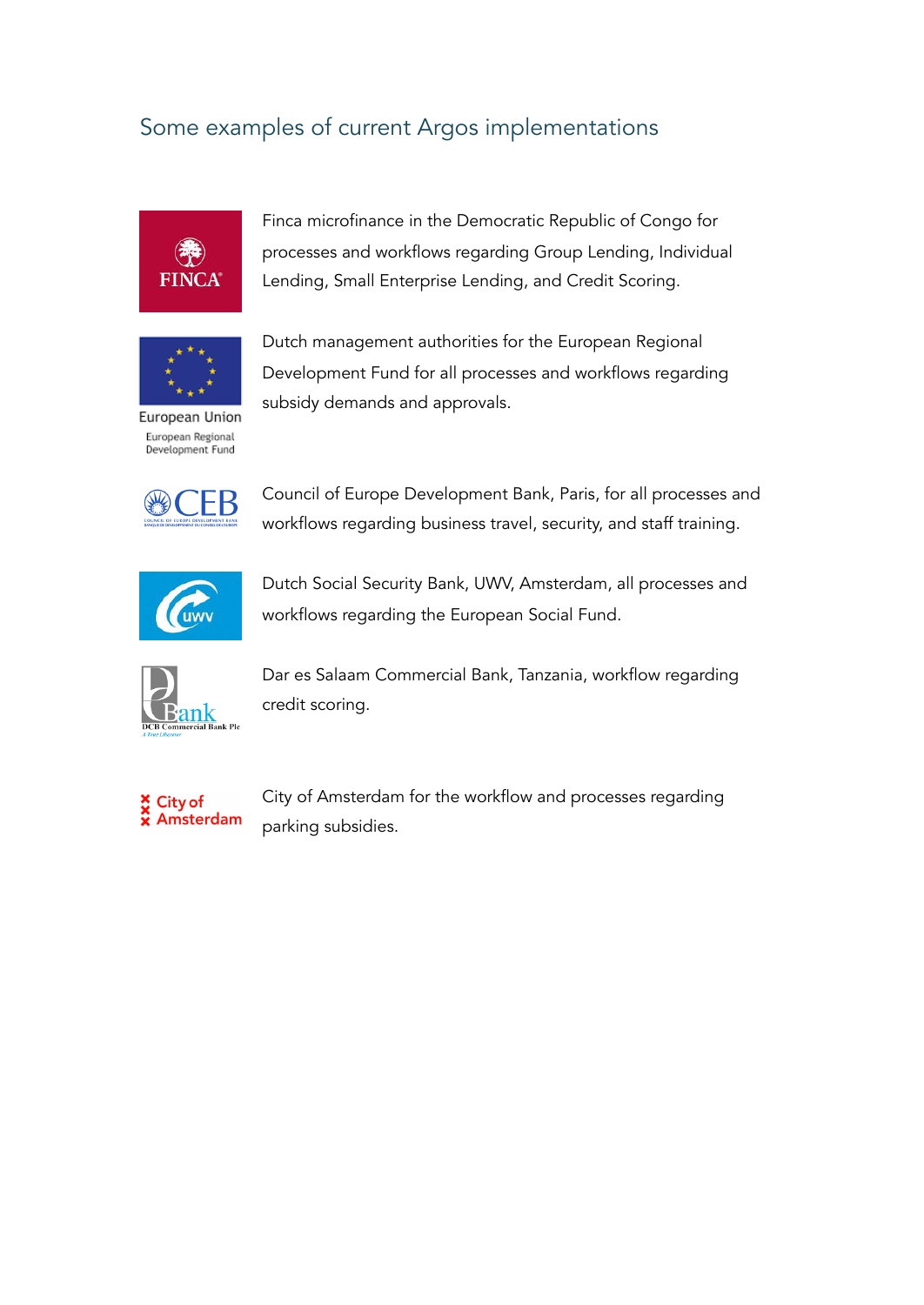#### About us

ARGOS is a product developed Our specialists are always prepared to answer your enquiries. If you are interested in the Mercursim simulation system, and would like to know more about it, our partners are pleased to give you a presentation and a product demonstration to show all its features. by STACHANOV, a company located Amsterdam, the Netherlands. The company is a renowned niche-specialist in the design, construction and implementation of financial models and IT-applications for the financial industry. At STACHANOV, we distinguish ourselves through vigour, a lust for work and dedication. We have been delivering solutions to clients, at home and overseas, for over fifteen years. Relations appreciate our serious, no-nonsense attitude, and our ISO-certifications regarding 9001, 14001 and 27001 support our professional approach and execution.

### Company information



**STACHANOV** Lamonggracht 7 Java Island 1019 RD Amsterdam The Netherlands Tel : +31 20 509 10 10 Fax : +31 20 509 10 19 E-mail : info@stachanov.com

CHANOV

Chamber of Commerce: 34247181 0000 General Terms of Business deposited: July 5, 2010 VAT number: NL-815655320 B 01 D-U-N-S number: 386311708 Bank account: RABO 148968694 BIC / Swiftcode: RABONL2U IBAN: NL53RABO0148968694